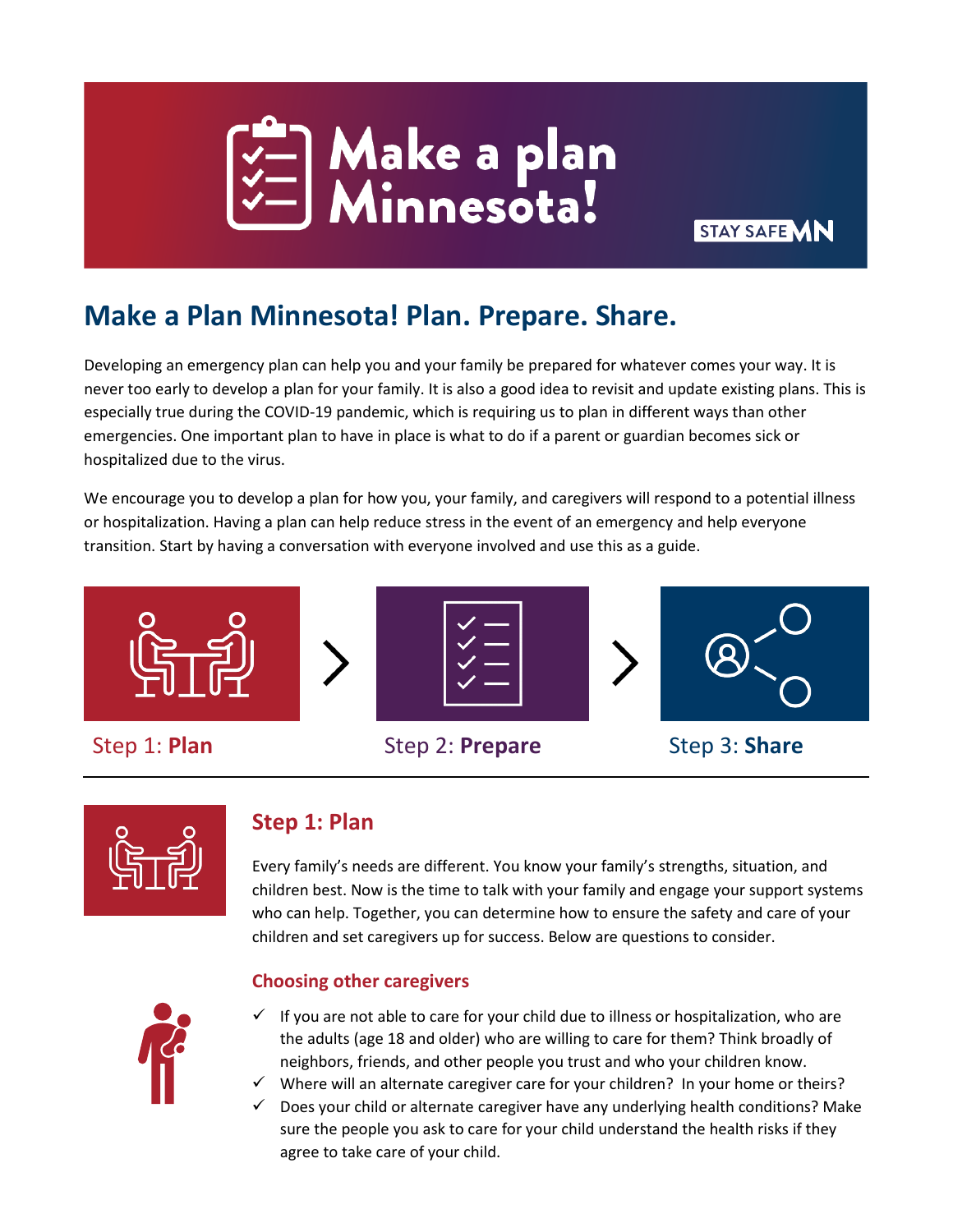- $\checkmark$  Is your caregiver able to care for your child for at least 14 days and maybe more? Critical COVID-19 cases may last longer.
- $\checkmark$  Do you have a back-up alternate caregiver? You may need more than one.
- $\checkmark$  What will alternate caregivers need while watching your child? Think about food, housing, cleaning supplies and money. Can this person cover costs or can you set money aside for them?
- $\checkmark$  Do you want an alternate caregiver to be able to follow CDC cleaning and [disinfecting guidelines?](https://www.cdc.gov/coronavirus/2019-ncov/prevent-getting-sick/cleaning-disinfection.html)

#### **Comfort items and routines**

- Does your child have an item that makes them feel calm or secure? Examples may include a blanket, shirt, toy, stuffed animal, book, or electronic device. For all children, comfort items are very important in times of transition or crisis.
- $\checkmark$  Does your child have wake-up or bedtime routines?

#### **Medical and other special needs**

- $\checkmark$  Does your child have a primary care clinic? What is the contact information for that clinic?
- $\checkmark$  Does your child have medical needs? Do they have allergies or asthma? Do they have any physical limitations? Do they take medication? Make sure that you have an adequate supply of any prescriptions.
- $\checkmark$  Does your child have any other special needs? Make sure others are equipped and comfortable with addressing your child's needs.



#### **Child care and school**

- $\checkmark$  Does your child participate in distance learning or attend child care? Be sure to include the name and contact information of the school or child care.
- $\checkmark$  Are there any electronic devices, applications, digital codes or passwords that your child will need?
- $\checkmark$  Do you need to change drop off or pick up information for an alternate caregiver?



#### **Spiritual, faith-based, and other important community contacts**

- $\checkmark$  Does your family have any spiritual or faith-based activities that are important to continue in your absence?
- $\checkmark$  Does your family or child have any other contacts that you want to share with an alternate caregiver? Include the names and contact information of school friends, teachers, grandparents, or others.



#### **Legal matters**

- $\checkmark$  Does your family have any legal documents that you want to make available to your child's alternate caregiver? Some examples include a Delegation of Parental Authority (DOPA) document, which assigns parental duties to another individual. [Learn more](https://www.vlnmn.org/wp-content/uploads/2014/02/VLN-Tip-of-the-Month-April-2017-Family-Preparedness-Toolkit.pdf) about DOPAs and how to create one.
- $\checkmark$  Do you have any custody information, advanced directives, orders of protection, or a will and testament? Gather these documents in one spot or inform your child's alternate caregiver where they can find them, if needed.

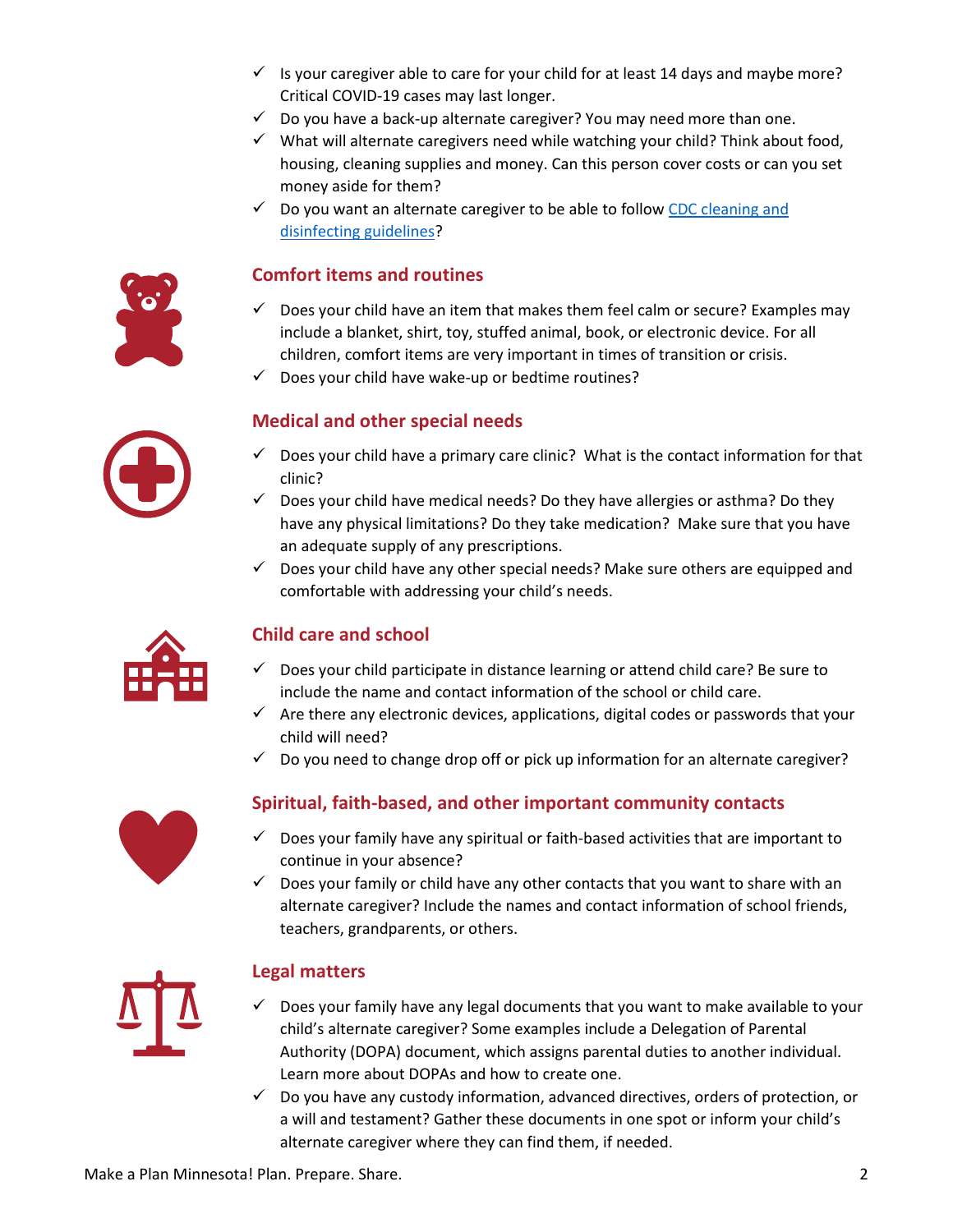|--|

### **Step 2: Prepare**

Once you have discussed your family's emergency plan, it's time to put it on paper. To make this easier, we have developed a voluntary *[COVID-19 Family Planning and](https://mn.gov/mmb-stat/childrens-cabinet/covid-19-emergency-family-planning.pdf)  [Information Kit](https://mn.gov/mmb-stat/childrens-cabinet/covid-19-emergency-family-planning.pdf)*. The kit gathers all the important information we talked about above and keeps it in one easy location. The kit is based on the Minnesota Department of Health and Federal Emergency Management Agency's recommendations. We have also included ideas from parents and other caregivers.

Get started on writing your family's emergency plan using the voluntary *[COVID-19](https://mn.gov/mmb-stat/childrens-cabinet/covid-19-emergency-family-planning.pdf)  [Family Planning and Information Kit.](https://mn.gov/mmb-stat/childrens-cabinet/covid-19-emergency-family-planning.pdf)* You can complete the kit online and save it or print it out to add your information.



## **Step 3: Share**

The final step in creating your plan is critical. Let people know that you have an emergency plan created for your family. Email, text, or tell your family, neighbors, teachers or child care providers, faith-based communities, and health care professionals. Make sure to review essential information with any alternate caregivers.

Make sure your plan is readily available. If you used the *[COVID-19 Family Planning and](https://mn.gov/mmb-stat/childrens-cabinet/covid-19-emergency-family-planning.pdf)  [Information Kit](https://mn.gov/mmb-stat/childrens-cabinet/covid-19-emergency-family-planning.pdf)* to write your plan, you can email electronic copies to your child's caregiver. You may also want to have some printed copies on hand or have a copy travel with your child. It is important to do this now, before an emergency happens.

Depending on the age of your child, you may also want to review the plan with them. Some families have inquired about how to talk to their children about emergency preparedness and COVID-19. Rea[d child, parent, and family, resources](https://www.health.state.mn.us/communities/ep/behavioral/covid19.html#family) that can help you with these conversations.

## **More help**

There are resources to help if you need help creating a plan or do not have someone who can care for your child. Please call the MDH COVID-19 hotline at 1-800-657-3903 for assistance and to learn about resources and alternate care options.

Below are additional resources to support parents and caregivers:



- [Ready.gov](https://www.ready.gov/)
- [National Parent Helpline](http://www.nationalparenthelpline.org/)
- $\checkmark$  Postpartum Support International Helpline
- $\checkmark$  [MDH Child and Family Resources About COVID-19](https://www.health.state.mn.us/communities/ep/behavioral/covid19.html#family)
- √ Minnesota Communities Caring for Children Resources for Adaptation and [Resiliency During the Coronavirus \(COVID-19\) Outbreak.](https://www.pcamn.org/prevention-resources/)
- $\sqrt{\frac{H}{H}}$  [Help Me Grow website](https://gcc01.safelinks.protection.outlook.com/?url=http%3A%2F%2Fhelpmegrowmn.org%2FHMG%2Findex.htm&data=02%7C01%7Cstephanie.hogenson%40state.mn.us%7Cb6aeec33aabe40c8774508d7d63ec31d%7Ceb14b04624c445198f26b89c2159828c%7C0%7C0%7C637213437352447397&sdata=bj0Sy%2B74CqaiZe0VAWecjZ%2BgkGZrTxNvddKQ5qPACG4%3D&reserved=0)